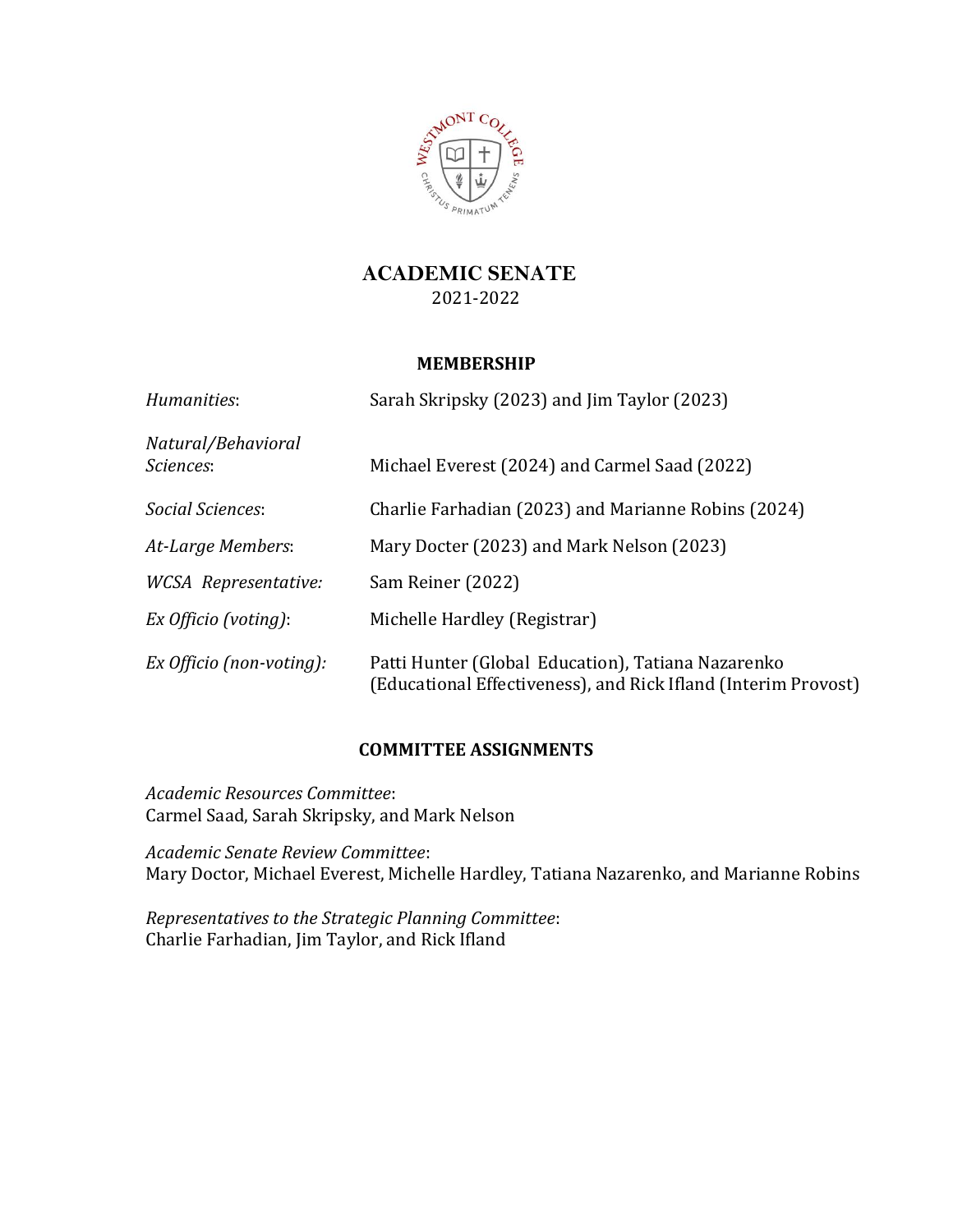### **MEETING TIMES**

The meetings will take place on Friday afternoons from 7:30-9:00am. We will begin the semester in-person and on Zoom as Senators prefer and continue to monitor recommendations by the County. **Jaron Burdick** has included a Zoom link for the meetings in your Google calendar. Our first meeting will take place on Friday, September 10.

### **VICE CHAIR**

**Jim Taylor** will be serving as vice chair of the Senate during the coming year. I look forward to working with Jim and with **Michelle Hardley** to shape the agendas. As a general practice, I meet with the vice chair of the Senate and the vice chair of the faculty (**Deborah Dunn**) once a week to discuss matters of mutual concern. Senators can certainly share ideas or concerns about the Senate with Rick or Jim, or propose topics for us to discuss with Deborah and the Faculty Council.

#### **AGENDAS**

All members of the Senate can propose items for the agendas. **Michelle Hardley**, as registrar and secretary of the Senate, has graciously agreed to organize and post the agendas for the meetings. Please send your proposed topics to her. She, the vice chair, and I will consult prior to the meetings to determine which items will take priority.

Here's a list of topics that I anticipate that we will be addressing this year. Of course, there are also many other proposals and ideas that will emerge in the course of the year. Feel free to let Michelle know now of any ideas or themes you want discussed.

- Approval of new or replacement faculty positions.
- Provost search updates
- COVID updates
- Discussion on student success and experience in light of COVID
- Use of Sarah's new role in the Writing Across the Curriculum
- Focus on curricular programs to enhance the discussion of race, equity, and inclusion at Westmont.
- Implementation of post-baccalaureate certificate opportunities in San Francisco, including possible new partnership with Wheaton, Baylor, Santa Clara, Notre Dame, and University of San Francisco.
- Library staffing roles and reassignments
- Discussion of summer advising with the SSCs and online advising with faculty advisors
- Senate recommendations for online course offerings additional information needed for Mayterm courses
- Discussion on options for creating equity in advising loads between departments
- Final refinements to ETN 196 (Ethnic Studies Research Seminar).
- Change in the Liberal Studies major 1 unit increase in ED-109
- Discussion on various options for English Competency based on low rate of SAT and ACT completion
- Adjustment to the attendance policy in light of new Veterans Administration regulations
- Revisions to the transfer credit policy for P/NC courses in spring 2020